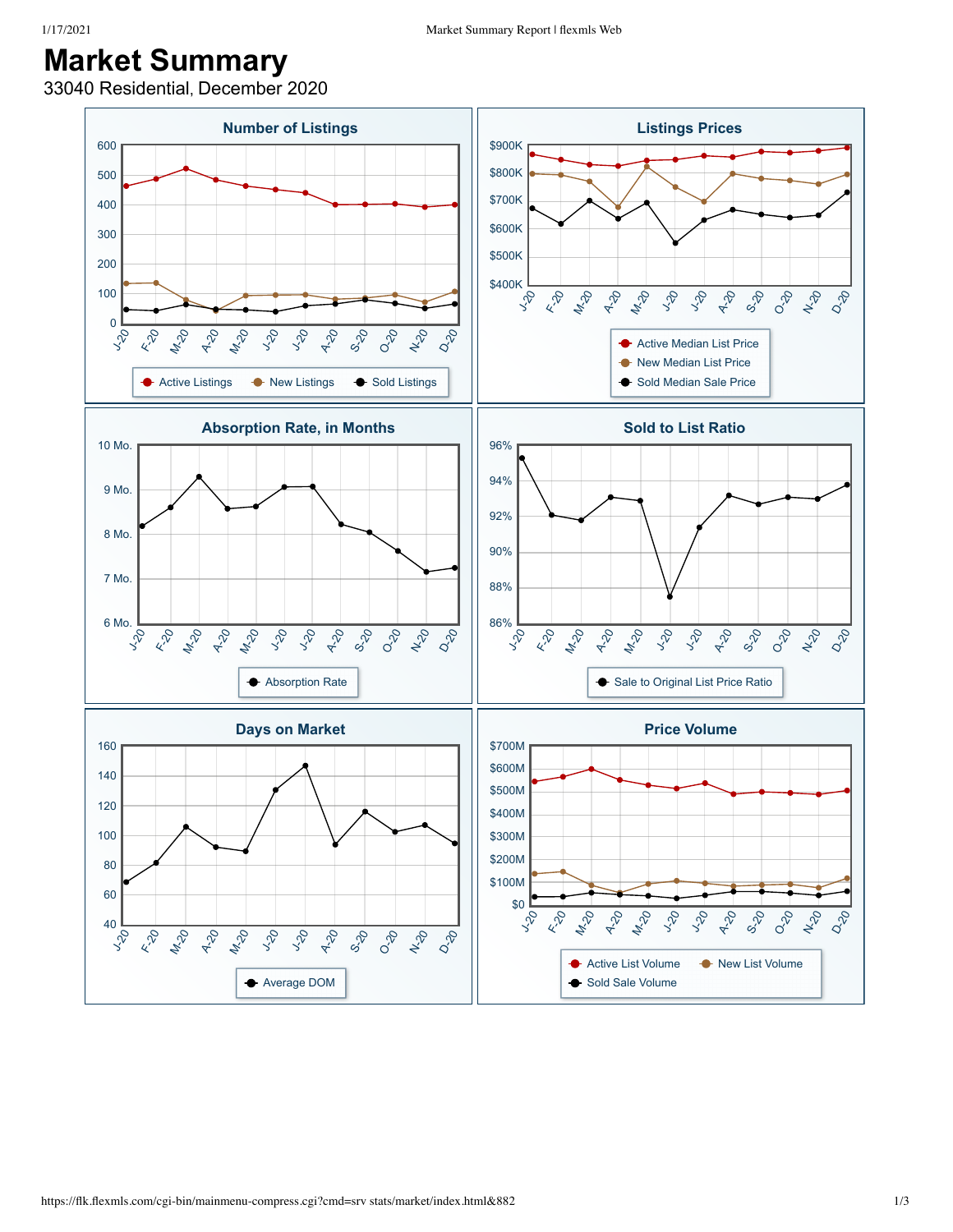| <b>Summary Statistics</b> |               |               |         |                 |                 |           |
|---------------------------|---------------|---------------|---------|-----------------|-----------------|-----------|
|                           | <b>Dec-20</b> | <b>Dec-19</b> | $%$ Chg | <b>2020 YTD</b> | <b>2019 YTD</b> | % Chg $ $ |
| Absorption Rate           | 7.25          | 8.05          | $-9.94$ | 8.31            | 8.32            | $-0.12$   |
| Average List Price        | \$1.262.543   | \$1,163,041   | 8.56    | \$1,087,398     | \$1,069,580     | 1.67      |
| l Median List Price       | \$893,000     | \$865,000     | 3.24    | \$796.750       | \$745.000       | 6.95      |
| Average Sale Price        | \$927.217     | \$639.480     | 45.00   | \$830.772       | \$801.217       | 3.69      |
| Median Sale Price         | \$732.500     | \$550,000     | 33.18   | \$657,000       | \$610,000       | 7.70      |
| Average DOM               | 94            | 90            | 4.44    | 103             | 104             | $-0.96$   |
| Median DOM                | 66            | 46            | 43.48   | 73              | 68              | 7.35      |

| <b>Sold Listings</b> |                                          |                |          |                |                   |          | <b>Pending Listings</b> |             |                     |          |      |                |          |
|----------------------|------------------------------------------|----------------|----------|----------------|-------------------|----------|-------------------------|-------------|---------------------|----------|------|----------------|----------|
|                      | <b>This Month</b><br><b>Year to Date</b> |                |          |                | <b>This Month</b> |          |                         |             | <b>Year to Date</b> |          |      |                |          |
|                      | 2020                                     | 2019           | % Chg    | 2020           | 2019              | % Chg    |                         | 2020        | 2019                | % Chg    | 2020 | 2019           | % Chg    |
| 0-99,999             | 0                                        | 0              | 0.0      | 1              | 0                 | N/A      | 0-99,999                | 0           | $\mathbf 0$         | 0.0      | 0    | 0              | 0.0      |
| 100,000-149,999      | 0                                        | 0              | 0.0      | 4              | 6                 | $-33.3$  | 100,000-149,999         | $\mathbf 0$ | $\mathbf{1}$        | $-100.0$ | 1    | 5              | $-80.0$  |
| 150,000-199,999      | 1                                        | 0              | N/A      | 10             | 15                | $-33.3$  | 150,000-199,999         | 2           | $\mathbf 0$         | N/A      | 12   | 10             | 20.0     |
| 200,000-249,999      | 2                                        | 2              | 0.0      | 16             | 19                | $-15.8$  | 200,000-249,999         | 3           | $\overline{2}$      | 50.0     | 15   | 19             | $-21.1$  |
| 250,000-299,999      | 1                                        | $\overline{c}$ | $-50.0$  | 18             | 15                | 20.0     | 250,000-299,999         | 0           | $\overline{c}$      | $-100.0$ | 17   | 19             | $-10.5$  |
| 300,000-349,999      | 5                                        | $\overline{2}$ | 150.0    | 17             | 13                | 30.8     | 300,000-349,999         | 2           | $\overline{2}$      | 0.0      | 13   | 9              | 44.4     |
| 350,000-399,999      | 4                                        | 3              | 33.3     | 40             | 38                | 5.3      | 350,000-399,999         | 5           | 3                   | 66.7     | 32   | 39             | $-17.9$  |
| 400,000-449,999      | 1                                        | $\overline{7}$ | $-85.7$  | 40             | 65                | $-38.5$  | 400,000-449,999         | 1           | 10                  | $-90.0$  | 47   | 63             | $-25.4$  |
| 450,000-499,999      | 8                                        | 6              | 33.3     | 48             | 52                | $-7.7$   | 450,000-499,999         | 3           | $\mathbf{1}$        | 200.0    | 40   | 53             | $-24.5$  |
| 500,000-549,999      | 4                                        | 3              | 33.3     | 56             | 55                | 1.8      | 500,000-549,999         | 2           | $\mathbf 0$         | N/A      | 44   | 41             | 7.3      |
| 550,000-599,999      | 1                                        | 4              | $-75.0$  | 42             | 53                | $-20.8$  | 550,000-599,999         | 3           | 3                   | 0.0      | 50   | 62             | $-19.4$  |
| 600,000-649,999      | 3                                        | 1              | 200.0    | 39             | 43                | $-9.3$   | 600,000-649,999         | 4           | $\overline{2}$      | 100.0    | 34   | 38             | $-10.5$  |
| 650,000-699,999      | 1                                        | $\overline{c}$ | $-50.0$  | 46             | 41                | 12.2     | 650,000-699,999         | 2           | 3                   | $-33.3$  | 58   | 46             | 26.1     |
| 700,000-749,999      | 4                                        | 4              | 0.0      | 35             | 28                | 25.0     | 700,000-749,999         | 0           | $\overline{7}$      | $-100.0$ | 23   | 31             | $-25.8$  |
| 750,000-799,999      | 4                                        | 0              | N/A      | 19             | 20                | $-5.0$   | 750,000-799,999         | 3           | $\mathbf{1}$        | 200.0    | 33   | 26             | 26.9     |
| 800,000-849,999      | $\overline{2}$                           | $\overline{2}$ | 0.0      | 29             | 18                | 61.1     | 800,000-849,999         | 2           | 3                   | $-33.3$  | 21   | 15             | 40.0     |
| 850,000-899,999      | $\overline{2}$                           | $\overline{4}$ | $-50.0$  | 25             | 28                | $-10.7$  | 850,000-899,999         | 4           | $\mathbf{1}$        | 300.0    | 38   | 29             | 31.0     |
| 900,000-949,999      | 3                                        | 1              | 200.0    | 22             | 22                | 0.0      | 900,000-949,999         | 1           | $\mathbf{1}$        | 0.0      | 6    | 15             | $-60.0$  |
| 950,000-999,999      | 4                                        | $\mathbf 0$    | N/A      | 18             | 13                | 38.5     | 950,000-999,999         | 5           | $\mathbf 0$         | N/A      | 36   | 24             | 50.0     |
| 1,000,000-1,099,999  | 1                                        | $\overline{c}$ | $-50.0$  | 25             | 10                | 150.0    | 1,000,000-1,099,999     | 2           | $\overline{2}$      | 0.0      | 16   | 9              | 77.8     |
| 1,100,000-1,199,999  | 0                                        | $\overline{c}$ | $-100.0$ | 16             | 23                | $-30.4$  | 1,100,000-1,199,999     | $\Omega$    | $\mathbf 0$         | 0.0      | 20   | 19             | 5.3      |
| 1,200,000-1,299,999  | 4                                        | $\overline{2}$ | 100.0    | 23             | 24                | $-4.2$   | 1,200,000-1,299,999     | 4           | 3                   | 33.3     | 24   | 22             | 9.1      |
| 1,300,000-1,399,999  | 2                                        | $\overline{c}$ | 0.0      | 12             | 12                | 0.0      | 1,300,000-1,399,999     | 2           | 2                   | 0.0      | 15   | 18             | $-16.7$  |
| 1,400,000-1,499,999  | 1                                        | 0              | N/A      | 13             | 5                 | 160.0    | 1,400,000-1,499,999     | 1           | $\mathbf 0$         | N/A      | 13   | 2              | 550.0    |
| 1,500,000-1,599,999  | 1                                        | 0              | N/A      | $\overline{7}$ | 7                 | 0.0      | 1,500,000-1,599,999     | 1           | $\mathbf{1}$        | 0.0      | 13   | 10             | 30.0     |
| 1,600,000-1,699,999  | 0                                        | 0              | 0.0      | 6              | 3                 | 100.0    | 1,600,000-1,699,999     | 1           | $\mathbf{1}$        | 0.0      | 4    | 6              | $-33.3$  |
| 1,700,000-1,799,999  | $\overline{0}$                           | 0              | 0.0      | 8              | 6                 | 33.3     | 1,700,000-1,799,999     | 1           | $\mathbf 0$         | N/A      | 6    | 6              | 0.0      |
| 1,800,000-1,899,999  | 0                                        | 0              | 0.0      | 3              | 5                 | $-40.0$  | 1,800,000-1,899,999     | 0           | $\mathbf{0}$        | 0.0      | 8    | $\mathbf{1}$   | 700.0    |
| 1,900,000-1,999,999  | 1                                        | 0              | N/A      | 5              | $\overline{7}$    | $-28.6$  | 1,900,000-1,999,999     | 0           | $\mathbf 0$         | 0.0      | 7    | 8              | $-12.5$  |
| 2,000,000-2,249,999  | 1                                        | 0              | N/A      | 9              | 10                | $-10.0$  | 2,000,000-2,249,999     | 1           | $\mathbf 0$         | N/A      | 2    | $\overline{7}$ | $-71.4$  |
| 2,250,000-2,499,999  | 1                                        | 0              | N/A      | 9              | 8                 | 12.5     | 2,250,000-2,499,999     | 0           | 0                   | 0.0      | 12   | $\overline{7}$ | 71.4     |
| 2,500,000-2,749,999  | 0                                        | $\Omega$       | 0.0      | 4              | 3                 | 33.3     | 2,500,000-2,749,999     | 1           | $\mathbf{0}$        | N/A      | 5    | 5              | 0.0      |
| 2,750,000-2,999,999  | 3                                        | 0              | N/A      | 4              | 0                 | N/A      | 2,750,000-2,999,999     | 2           | $\mathbf{0}$        | N/A      | 9    | 2              | 350.0    |
| 3,000,000-3,249,999  | 0                                        | 0              | 0.0      | 3              | 3                 | 0.0      | 3,000,000-3,249,999     | 0           | $\mathbf 0$         | 0.0      | 0    | 0              | 0.0      |
| 3,250,000-3,499,999  | 0                                        | 0              | 0.0      | 2              | 3                 | $-33.3$  | 3,250,000-3,499,999     | 0           | $\mathbf 0$         | 0.0      | 5    | 5              | 0.0      |
| 3,500,000-3,749,999  | 0                                        | 0              | 0.0      | 0              | 1                 | $-100.0$ | 3,500,000-3,749,999     | 0           | 0                   | 0.0      | 0    | 2              | $-100.0$ |
| 3,750,000-3,999,999  | 0                                        | $\Omega$       | 0.0      | 0              | 0                 | 0.0      | 3,750,000-3,999,999     | 0           | $\mathbf{0}$        | 0.0      | 0    | 0              | 0.0      |
| 4,000,000-4,249,999  | 0                                        | 0              | 0.0      | 1              | 0                 | N/A      | 4,000,000-4,249,999     | 0           | $\mathbf{0}$        | 0.0      | 0    | 0              | 0.0      |
| 4,250,000-4,499,999  | 0                                        | 0              | 0.0      | 0              | 2                 | $-100.0$ | 4,250,000-4,499,999     | 0           | $\mathbf 0$         | 0.0      | 1    | $\mathbf{1}$   | 0.0      |
| 4,500,000-4,749,999  | $\mathbf 0$                              | 0              | 0.0      | 1              | 1                 | 0.0      | 4,500,000-4,749,999     | 0           | $\mathbf 0$         | 0.0      | 0    | 2              | $-100.0$ |
| 4,750,000-4,999,999  | 0                                        | 0              | 0.0      | 0              | 1                 | $-100.0$ | 4,750,000-4,999,999     | 1           | 0                   | N/A      | 1    | 1              | 0.0      |
| $5,000,000+$         | 1                                        | 0              | N/A      | 3              | 2                 | 50.0     | $5,000,000+$            | 1           | $\mathbf 0$         | N/A      | 4    | $\overline{c}$ | 100.0    |
| Totals               | 66                                       | 51             | 29.4     | 679            | 680               | $-0.1$   | Totals                  | 60          | 51                  | 17.6     | 685  | 679            | 0.9      |
|                      |                                          |                |          |                |                   |          |                         |             |                     |          |      |                |          |